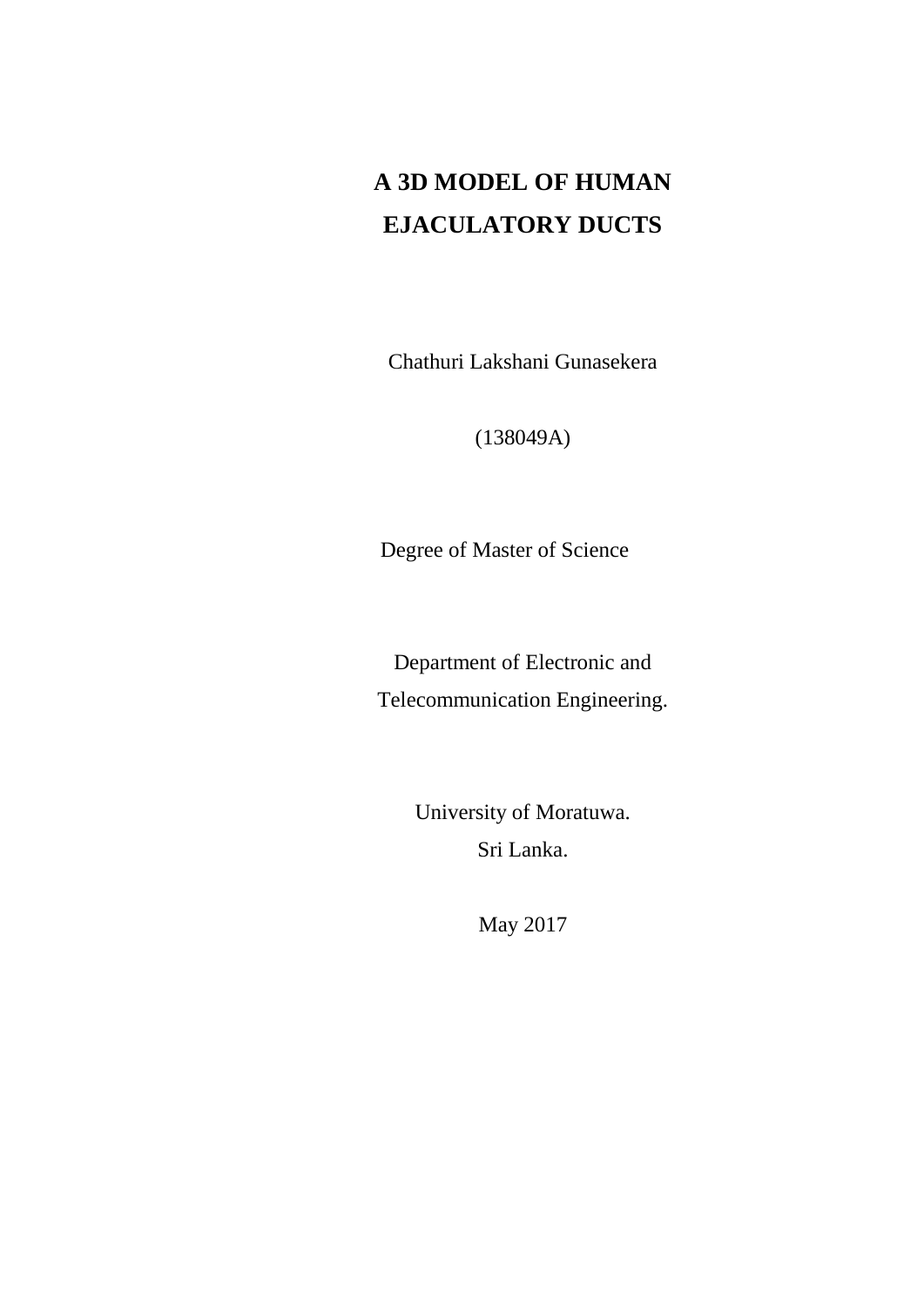# **A 3D MODEL OF HUMAN EJACULATORY DUCTS**

Chathuri Lakshani Gunasekera

#### (138049A)

Thesis submitted in partial fulfilment of the requirement for the degree of Master of Science by Research

Department of Electronic and Telecommunication Engineering.

University of Moratuwa. Sri Lanka.

May 2017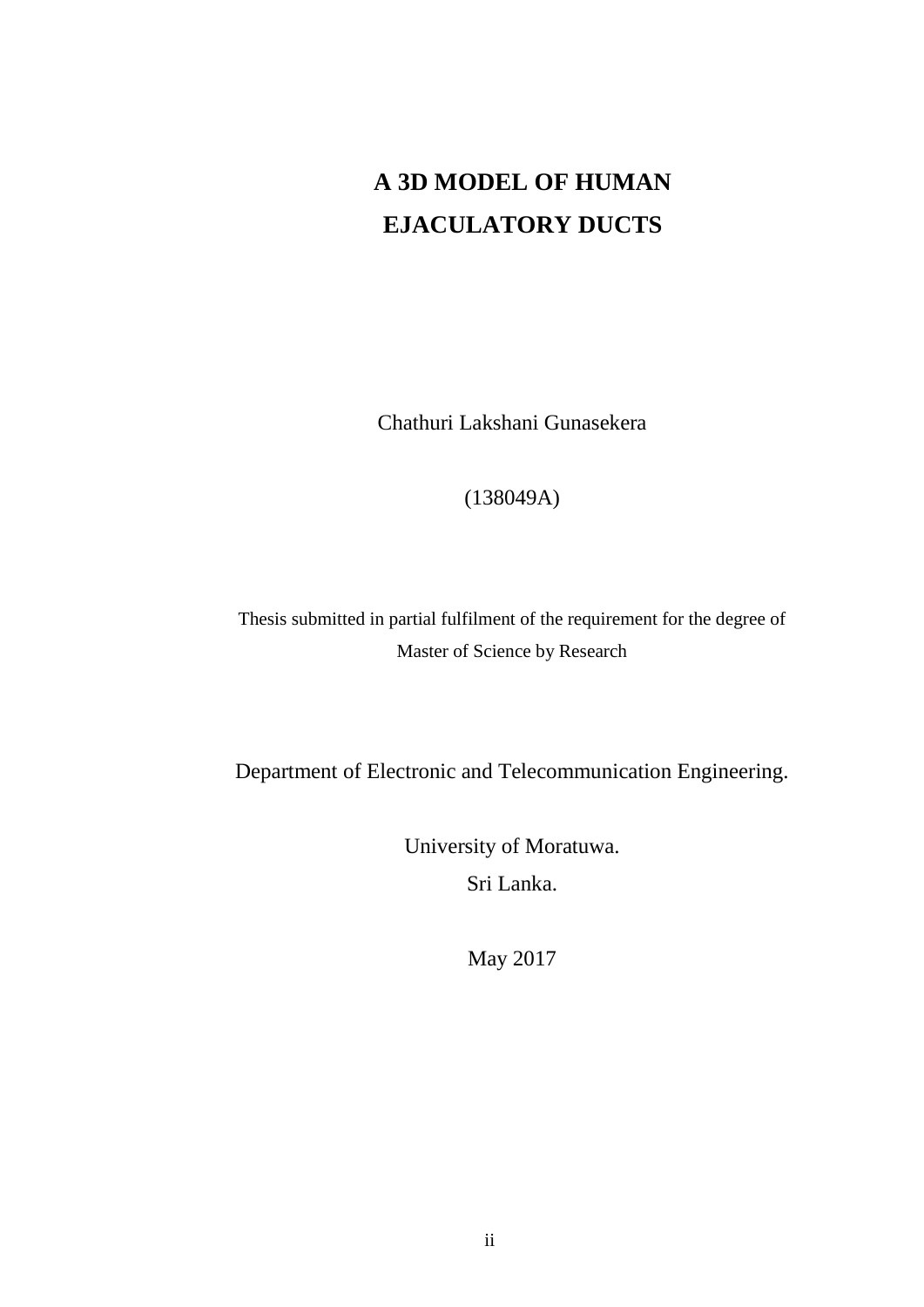#### <span id="page-2-0"></span>**DECLARATION OF THE CANDIDATE AND THE SUPERVISOR**

"I declare that this is my own work and this thesis/dissertation does not incorporate without acknowledgment any material previously submitted for a Degree or Diploma in any other University or Institute of higher learning and to the best of my knowledge and belief it does not contain any material previously published or written by another person except where the acknowledgement is made in the text."

Also, I hereby grant to University of Moratuwa the non-exclusive right to reproduce and distribute my thesis/dissertation, in whole or in part in print, electronic or other medium. I retain the right to use this content in whole or part in future works (such as articles and books)".

Signature: Date:

The above candidate has carried out research for the Master's thesis/Dissertation under my supervision.

Signature of the Supervisor: Date: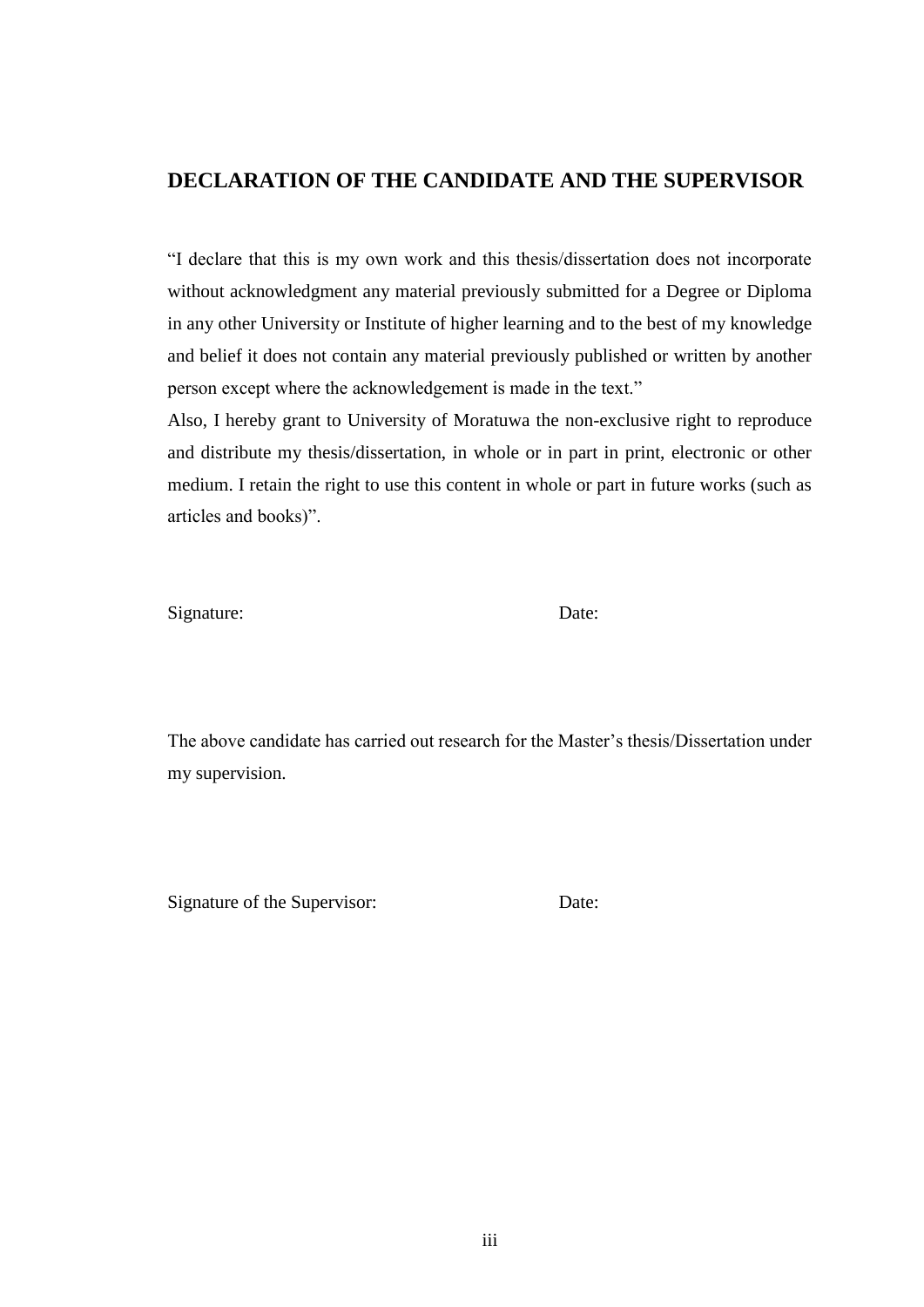# **DEDICATION**

<span id="page-3-0"></span>To my husband, my parents and my brother...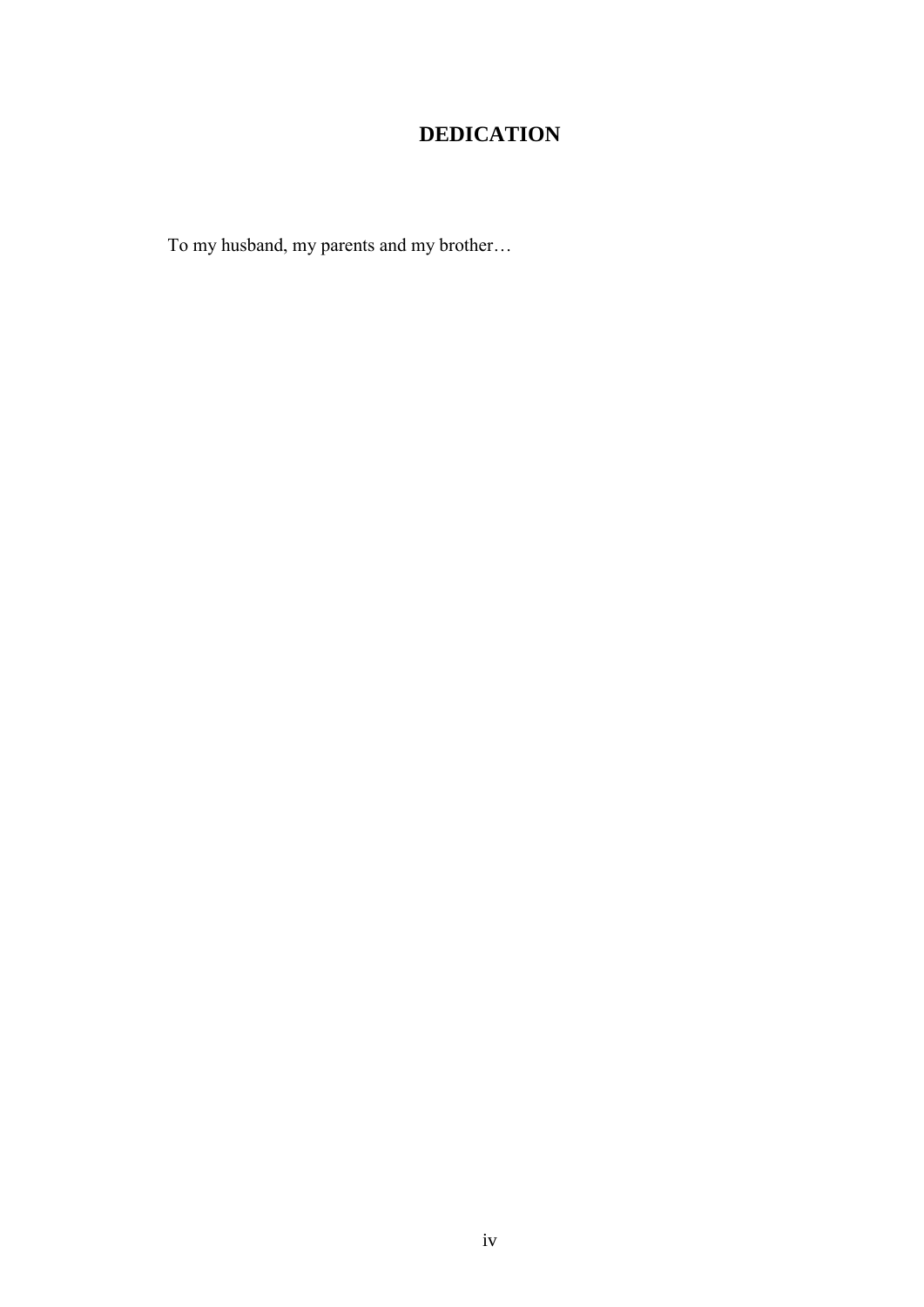#### **ACKNOWLEDGMENTS**

<span id="page-4-0"></span>I would like to express my deepest appreciation to all those who provided me the possibility to complete this dissertation.

Foremost, I would like to express my deepest thanks to my supervisor, Dr. Nuwan Dayananda for his patience, encouragement and comments which contributed immensely to this dissertation. It is a pleasure to have known him and I consider myself lucky for having been his student. I would also like to thank all the faculty members in the department of Electronic and Telecommunication Engineering, University of Moratuwa, who helped me in various aspect.

Furthermore, I would also like to thank Dr. Ajith Malalasekera for coming up with this project idea and for his valuable comments. In addition, I would like to thank Dr. Y. Mathangasinghe and Dr. D.N. Weerakoon for their valuable support for identifying boundaries of ducts, urethra and prostate during the segmentation process.

I would like to thank Sudaraka Mallawarachchi, who is currently a doctoral researcher at Monash University, for his greatest support and effective feedback to make the outcome of the research a success.

Finally, my warmest thanks would go to my parents, brother and Dr. Sevvandi Jayakody who motivated to do my PG studies and without their support this wouldn't have been a realistic task. I am so much grateful to my husband for his valuable support during the time of my research.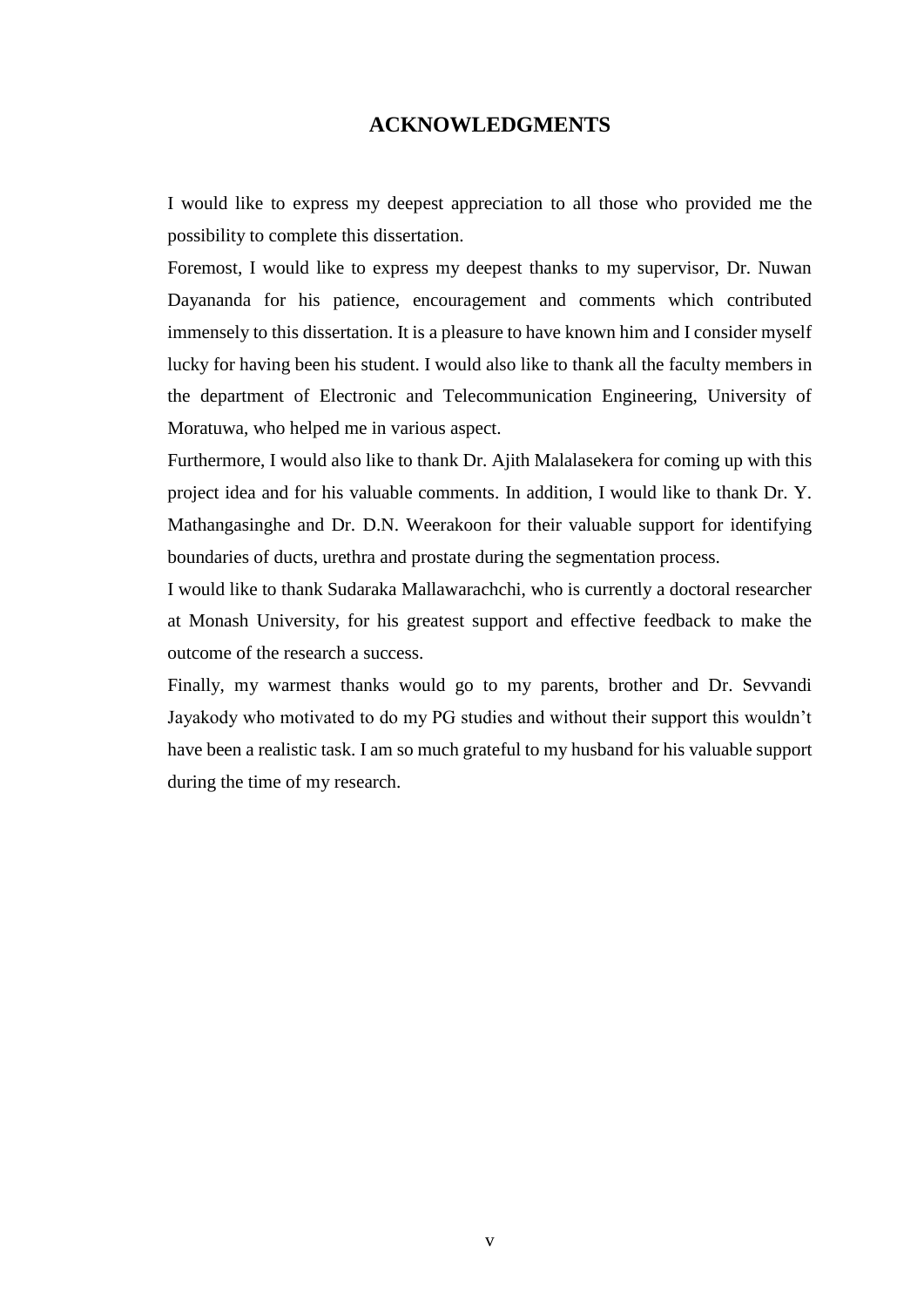## <span id="page-5-0"></span>**TABLE OF CONTENTS**

| DECLARATION OF THE CANDIDATE AND THE SUPERVISOR  iii            |  |
|-----------------------------------------------------------------|--|
|                                                                 |  |
|                                                                 |  |
|                                                                 |  |
|                                                                 |  |
|                                                                 |  |
|                                                                 |  |
|                                                                 |  |
| 1.                                                              |  |
|                                                                 |  |
|                                                                 |  |
|                                                                 |  |
|                                                                 |  |
|                                                                 |  |
|                                                                 |  |
|                                                                 |  |
|                                                                 |  |
| 1.7.1                                                           |  |
| 1.7.2                                                           |  |
| 1.7.3                                                           |  |
| 1.7.4                                                           |  |
| 2.                                                              |  |
|                                                                 |  |
|                                                                 |  |
| 2.2.1                                                           |  |
|                                                                 |  |
| 2.4 Segmentation of the prostate structures and 3D modelling 10 |  |
|                                                                 |  |
| 3.                                                              |  |
|                                                                 |  |
|                                                                 |  |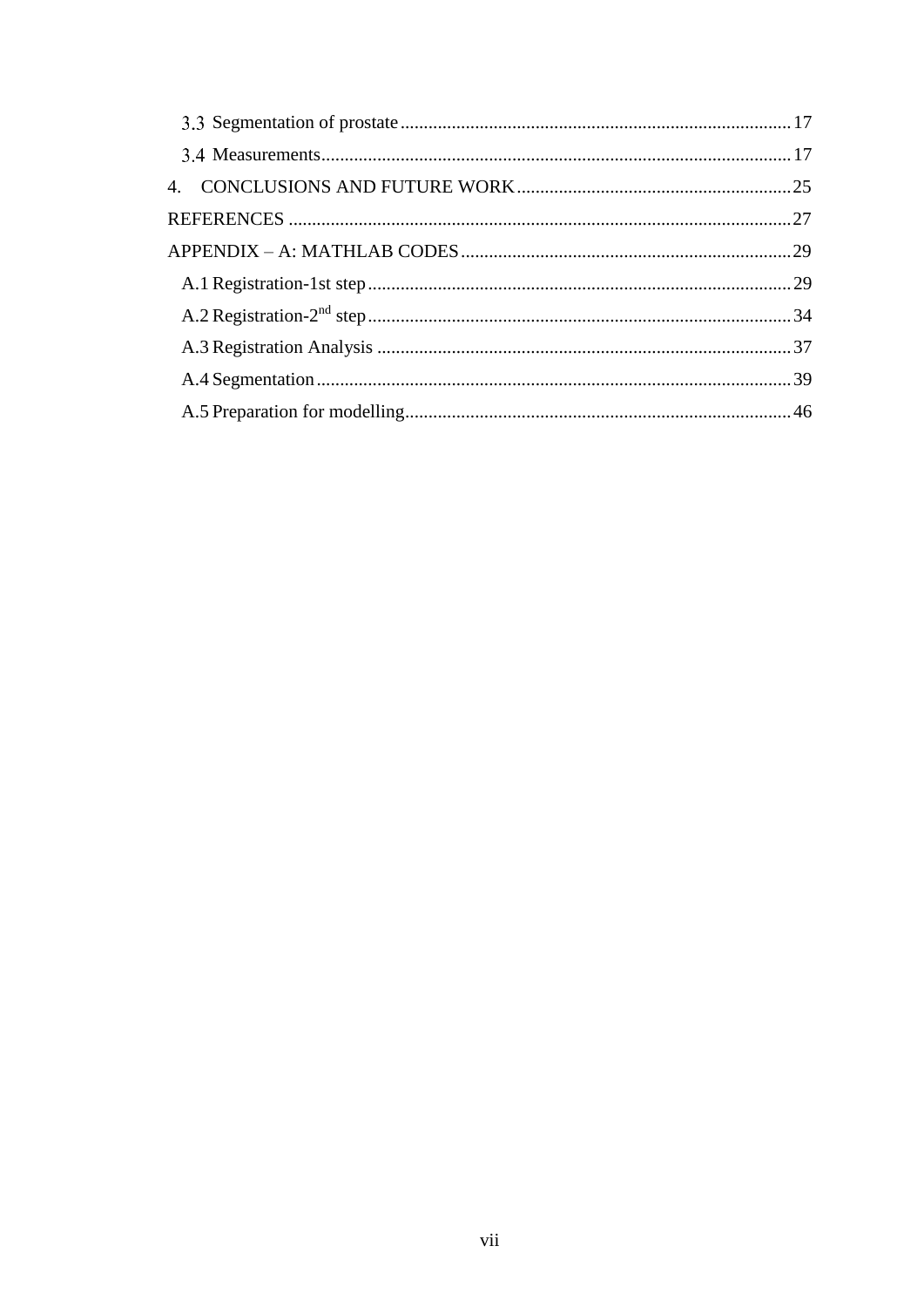### **LIST OF TABLES**

<span id="page-7-0"></span>

| Table 1: Slice number vs. angle between two ejaculatory ducts as measured from the    |  |
|---------------------------------------------------------------------------------------|--|
|                                                                                       |  |
| Table 2: Slice number vs distance from the urethra to the line joining two ejaculator |  |
|                                                                                       |  |
|                                                                                       |  |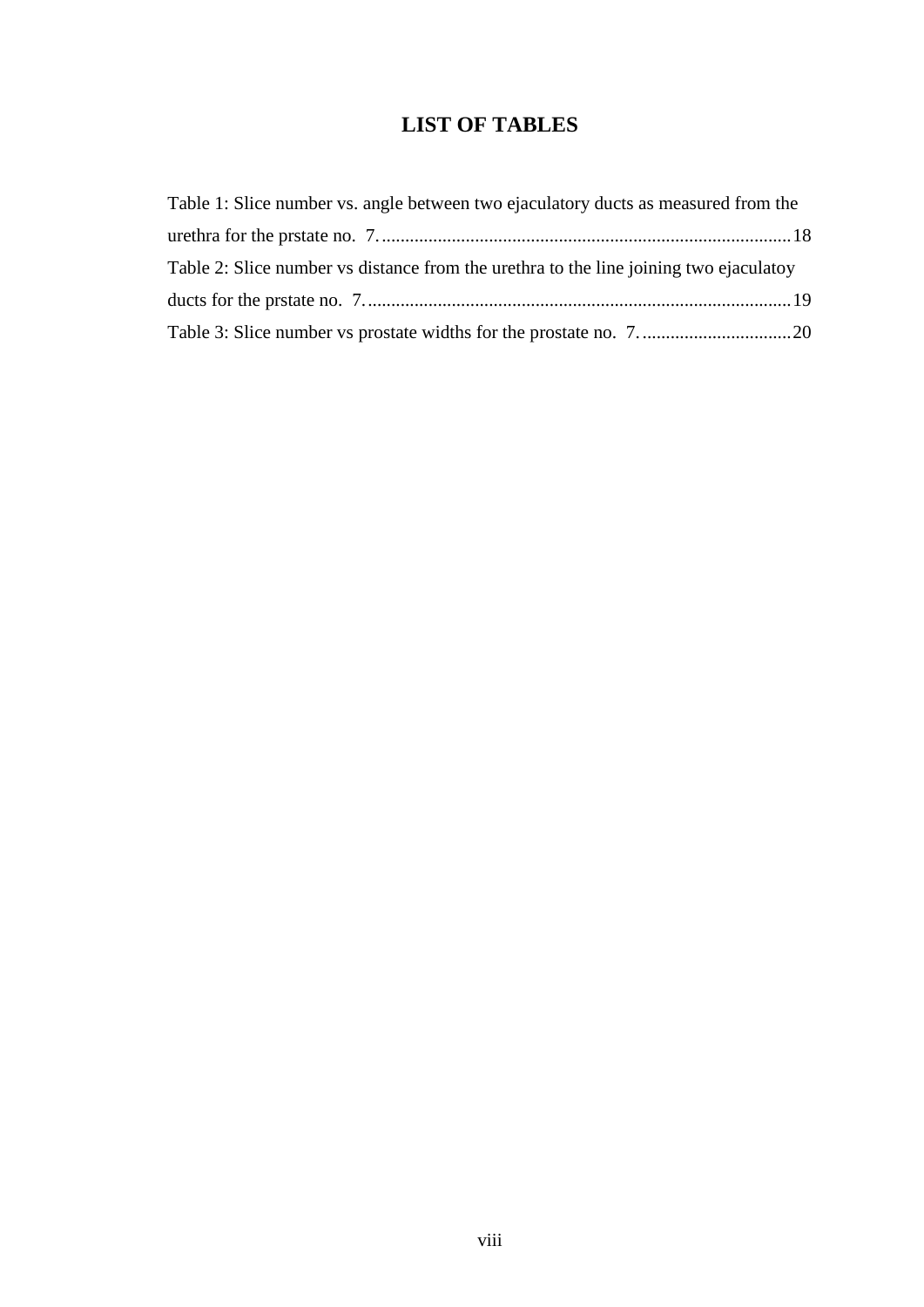### **LIST OF FIGURES**

<span id="page-8-0"></span>

| Figure 4: Angle between the two ejaculatory ducts as measured from the centre of the   |
|----------------------------------------------------------------------------------------|
|                                                                                        |
| Figure 5: The perpendicular distance between the urethra and a line joining            |
|                                                                                        |
|                                                                                        |
| Figure 8: Cropped and registered images  14<br>Figure 7: Raw image                     |
| Figure 9: Original, distorted, non-distorted width scaled and non-distorted height     |
|                                                                                        |
|                                                                                        |
|                                                                                        |
|                                                                                        |
| Figure 13: Segmented prostates, Before_Ducts and Urethra segmentation 17               |
|                                                                                        |
| Figure 15: Angle between two ejaculatory ducts as measured from the urethra vs slice   |
|                                                                                        |
| Figure 16: Distance between the urethra and line joining two ejaculatory ducts vs.     |
|                                                                                        |
|                                                                                        |
| Figure 18: The angle $(\theta)$ between the two ejaculatory ducts as measured from the |
| centre of the prostatic urethra against the distance from the verumontanum proximally  |
|                                                                                        |
| Figure 19: The perpendicular distance (depth, "d") between the urethra and a line      |
| joining ejaculatory ducts against the distance from the verumontanum proximally        |
|                                                                                        |
| Figure 20: Analysis of the first 20 mm of the perpendicular distance (depth) between   |
| the urethra and a line joining ejaculatory ducts against the distance from the         |
|                                                                                        |
|                                                                                        |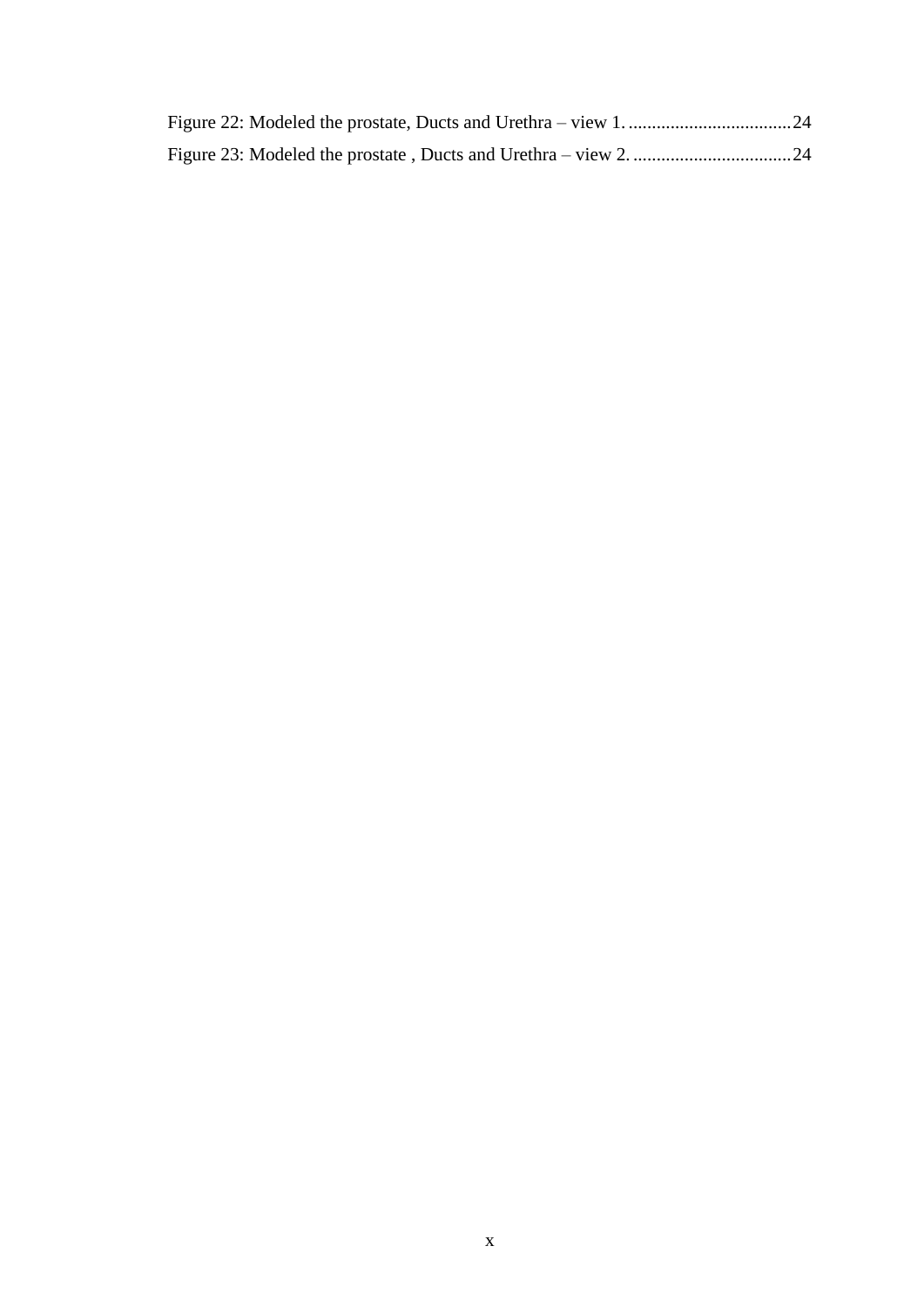## **LIST OF ABBREVIATIONS**

<span id="page-10-0"></span>

| <b>Abbreviation</b>      | <b>Description</b>                         |
|--------------------------|--------------------------------------------|
| <b>BPH</b>               | Benign Prostatic Hyperplasia               |
| <b>TURP</b>              | <b>Transurethral Resection of Prostate</b> |
| <b>ASM/AAM</b> framework | Atlas segmentation or Active               |
|                          | Shape/Appearance model                     |
| <b>RBF</b>               | Radial basis function                      |
| <b>MPGA</b>              | Multi Population Genetic Algorithm         |
| <b>GA</b>                | Genetic algorithm                          |
| <b>TRE</b>               | Target registration error                  |
| <b>TPS</b>               | Thin-plate Spline                          |